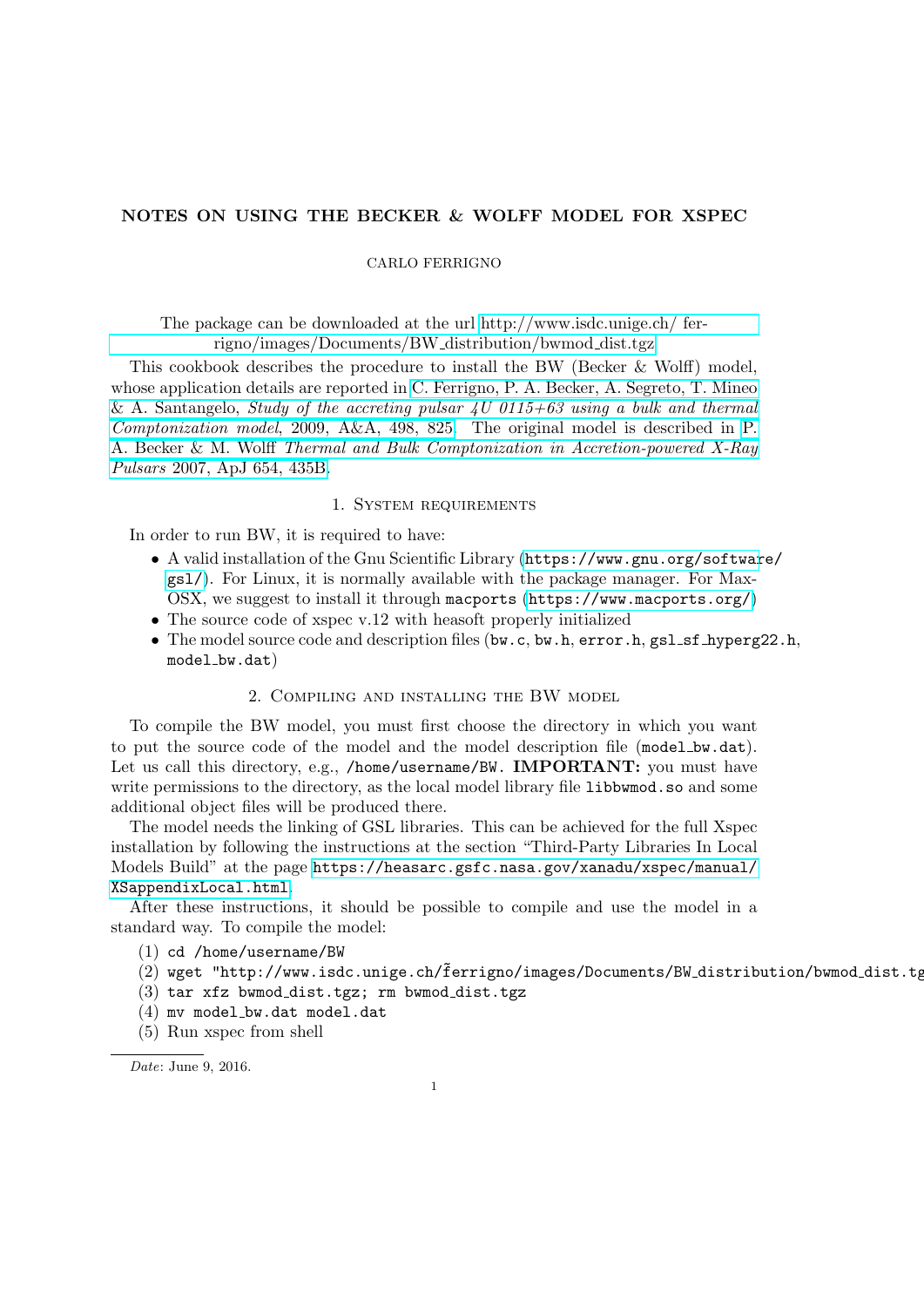#### 2 CARLO FERRIGNO

- (6) From the XSPEC prompt, type:
	- (a) XSPEC12>initpackage bwmod lmodel.dat /home/username/BW
	- (b) XSPEC12>lmod bwmod /home/username/BW

If the compilation works successfully, you should find the shared library file libbwmod.so in the directory /home/username/BW. Remember, however, that even if the compilation of the model worked successfully, you have to reload the model library every time you run xspec. In order to avoid that, go into \$HOME/.xspec directory, which is automatically created for each user at first xspec running, edit (or newly create if it does not exist) the file xspec.rc, and add the line lmod bwmod /home/username/BW.

It is also worth pointing out that when you run xspec in batch mode, reading of the \$HOME/.xspec/xspec.rc file is skipped. Thus if for example you want to load some spectra and the best-fit model (with BW) you cannot just give the command

> xspec - data.xcm model.xcm

but rather the following command

> xspec - load bwmod.xcm data.xcm model.xcm

where the file load\_bwmod.xcm, as xspec.rc, contains the line lmod compmag /home/username/BW.

2.1. No GSL support in Xspec. If you did not recompile XSPEC with support for the GSL, you should edit the Makefile of the local model directory.

- (1) cd /home/username/BW
- $(2)$  wget "http://www.isdc.unige.ch/ $\tilde{f}$ errigno/images/Documents/BW\_distribution/bwmod\_
- $(3)$  tar xfz bwmod\_dist.tgz; rm bwmod\_dist.tgz
- $(4)$  mv model\_bw.dat model.dat
- (5) initpackage bwmod model.dat /home/username/BW
- <span id="page-1-1"></span><span id="page-1-0"></span>(6) Issue the commands
	- (a)  $gs1$ -config --cflags (The output is, e.g.,  $-I$ /opt/local/include)
	- (b) gsl-config --libs (The output is, e.g., -L/opt/local/lib -lgsl -lgslcblas  $-\ln$ )
- (7) Edit the Makefile
	- (a) Add the output of [6a](#page-1-0) to the variable HD CFLAGS (not necessary for standard include locations)
	- (b) Add the output of [6b](#page-1-1) to the variable HD SHLIB LIBS.
- (8) Type hmake
- (9) Run xspec from shell
- (10) From the XSPEC prompt, type:
- (11) XSPEC12> lmod bwmod /home/username/BW

### 3. Usage guidelines

The BW model has a large set of parameters and not all of them can be constrained in the fit. These parameters are in Table [1.](#page-2-0) We suggest here a procedure to use the model. It is mandatory to:

- (1) freeze the model normalization to one;
- (2) set the source distance in kpc;
- (3) set and freeze the neutron star parameters (default values are a good choice).
- (4) select which source terms should be computed.